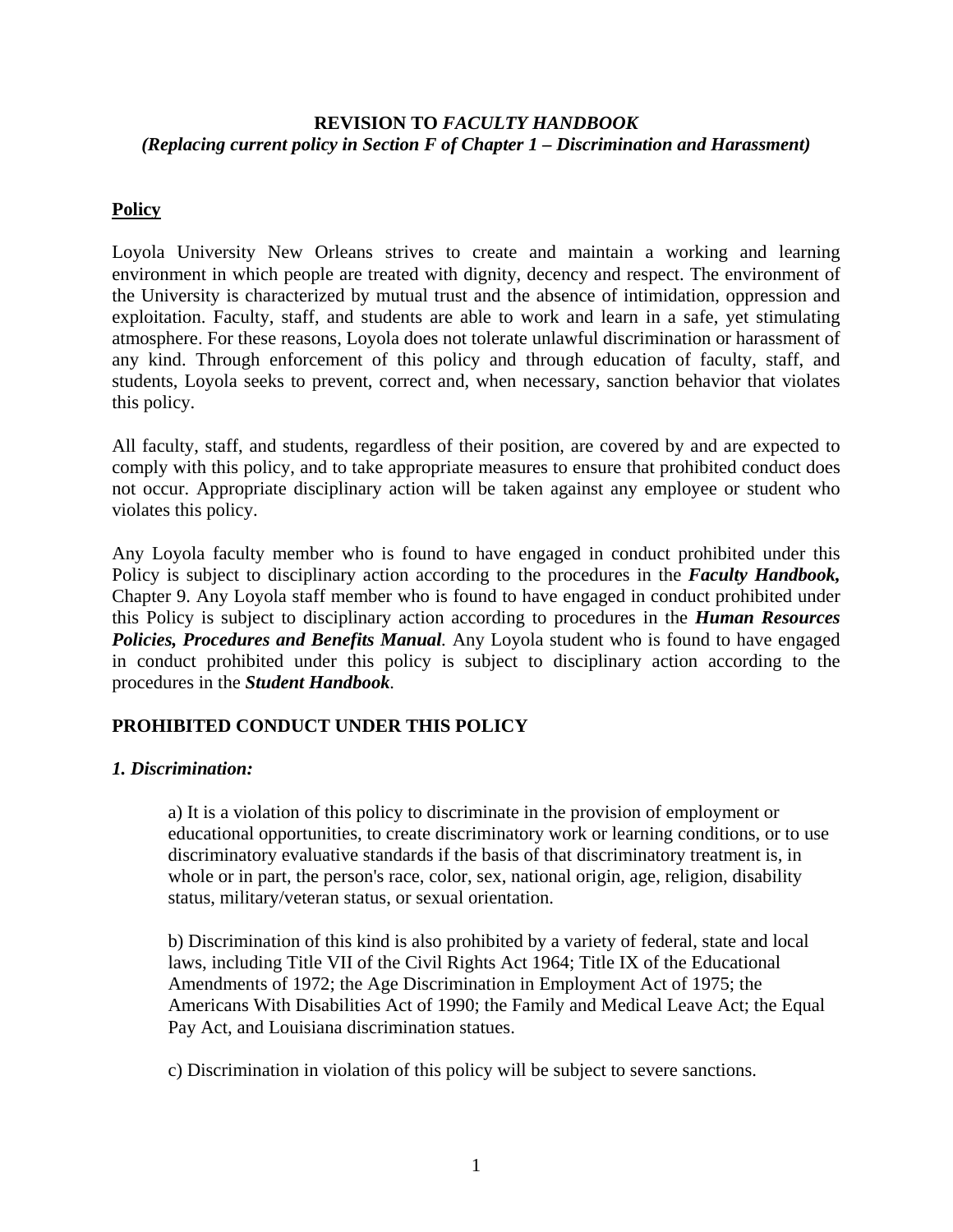### *2. Harassment:*

Harassment, including sexual harassment, is prohibited by federal and state laws. This policy prohibits harassment, and Loyola will take appropriate action to swiftly address any unlawful harassment. Harassment is defined as verbal or physical conduct that has as its effect to threaten, intimidate or coerce. Also included are verbal taunting (including racial and ethnic slurs) which, in the employee's or the student's opinion, impairs his or her ability to perform his or her job or studies.

Examples of inappropriate conduct are:

(1) Verbal: Insulting comments, epithets, slurs or negative stereotyping, regarding a person's nationality, origin, race, color, religion, age, gender, sexual orientation, disability or other protected status.

(2) Non-verbal: Distribution or display of any written or graphic material that ridicules, denigrates, insults, belittles, or shows hostility toward an individual or group because of national origin, race color, religion, age, gender, sexual orientation, disability, or other protected status.

### *3. Sexual Harassment:*

Sexual harassment is prohibited under this policy. Sexual harassment is a form of discrimination and is unlawful under Title VII of the Civil Rights Act of 1964 and Title IX of the Educational Amendments of 1972. According to the these statutes, sexual harassment is defined as "unwelcome sexual advances, requests for sexual favors, and other verbal or physical conduct of a sexual nature when submission to or rejection of such conduct is used as the basis for employment or educational decisions or such conduct has the purpose or effect of creating an intimidating, hostile, or offensive working or learning environment."

Unsolicited and unwelcome sexual advances, requests for sexual favors, or other verbal or physical conduct of a sexual nature constitute sexual harassment, when:

a) such advances or requests are made under circumstances implying that one's response might affect educational or personnel decisions that are subject to the influence of the person making the proposal, or

b) acceptance or rejection of such advances or requests is used as a basis for an employment or educational decision, or

c) such speech or conduct is directed against another and is either abusive or severely humiliating, or persists despite the objection of the person targeted by the speech or conduct; or

d) such speech or conduct is reasonably regarded as offensive and substantially impairs the academic or work opportunity of students, colleagues, or co-workers. If it takes place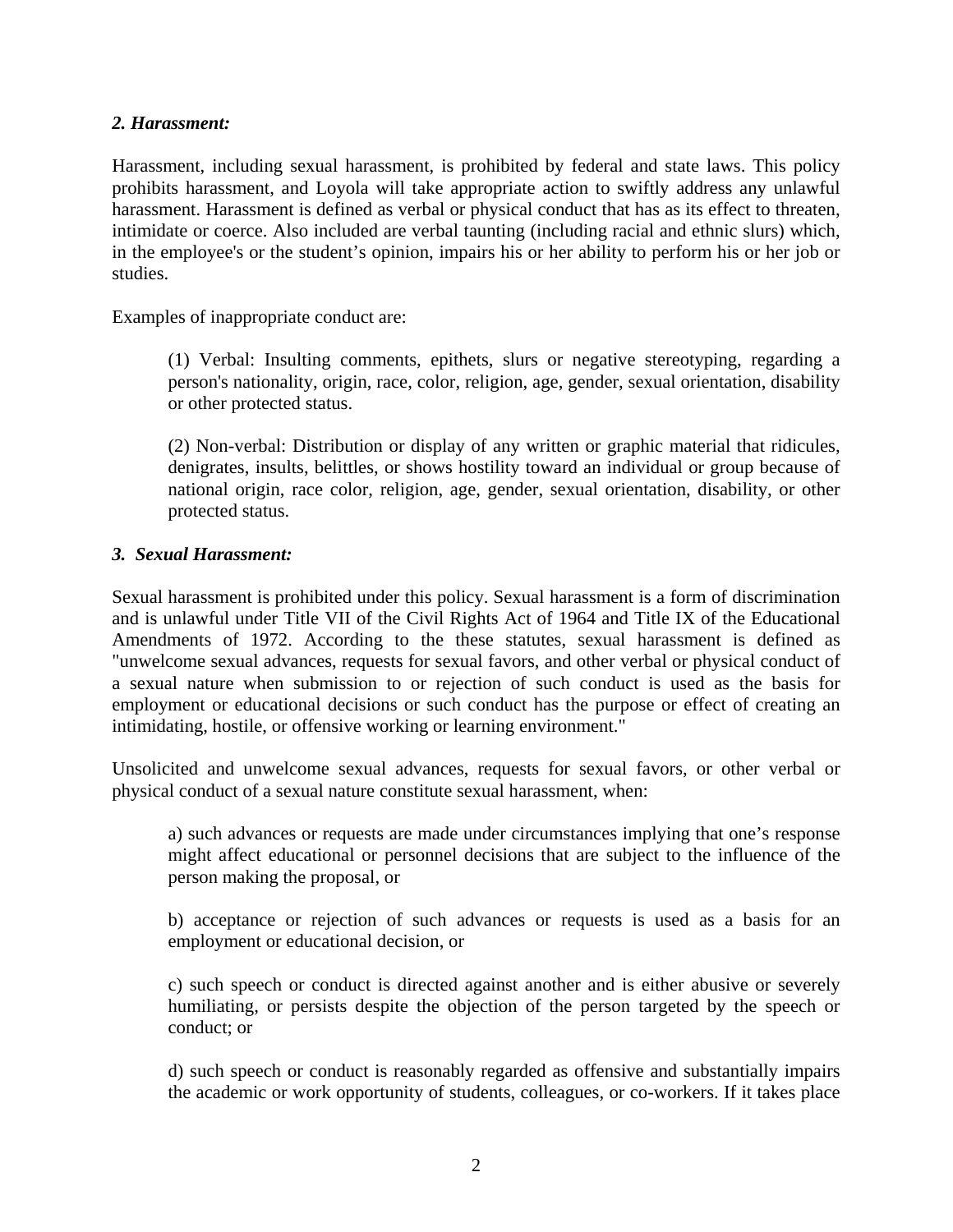in the teaching context, it must also be persistent, pervasive, and not germane to the subject matter. The academic setting is distinct from the workplace in that wide latitude is required for professional judgment in determining the appropriate content and presentation of academic material.

Sexual harassment does not refer to behavior or occasional compliments of a socially acceptable nature. It refers to behavior that is unwelcome, that is personally offensive, and therefore interferes with work or learning effectiveness.

Sexual harassment may take different forms. Examples of conduct that may constitute sexual harassment are:

(1) Verbal: Sexual innuendoes, suggestive comments, jokes of a sexual nature, sexual propositions, lewd remarks, threats, requests for any type of sexual favor (this includes repeated, unwelcome requests for dates), and verbal abuse or "kidding" which is oriented towards a prohibitive form of harassment, including that which is sex oriented and considered unwelcome.

(2) Non-verbal: The distribution, display, or discussion of any written or graphic material, including images, posters, and cartoons that are sexually suggestive, or show hostility toward an individual or group because of sex; suggestive or insulting sounds; leering; staring; whistling; obscene gestures; content in letters and notes, facsimiles, email, that is sexual in nature.

(3) Physical: Unwelcome, unwanted physical contact, including but not limited to, touching, tickling, pinching, patting, brushing up against, hugging, cornering, kissing, fondling; forced sexual intercourse or assault.

There are three types of sexual harassment:

1. "*Quid pro quo*" harassment, where submission to harassment is used as the basis for employment or educational decisions.

*Quid pro quo* harassment occurs when employee benefits such as raises, promotions, working hours, etc., or student benefits such as grades, assignments, recommendations, etc. are directly linked to compliance with sexual advances. Therefore, only someone with the authority to grant such benefits can engage in *quid pro quo* harassment. Example: A supervisor promising or implying a raise to an employee if she goes on a date with him; a professor telling or suggesting to a student he will not get a recommendation for graduate school if he does not go out with her.

2. "Hostile work or learning environment," where the harassment creates an offensive and unpleasant working or learning environment.

Hostile environment can be created by anyone in the work or learning environment, whether it is supervisors, fellow employees, professors, students, or outside contractors. Hostile environment harassment consists of language of a sexual nature, unwelcome sexual materials, or unwelcome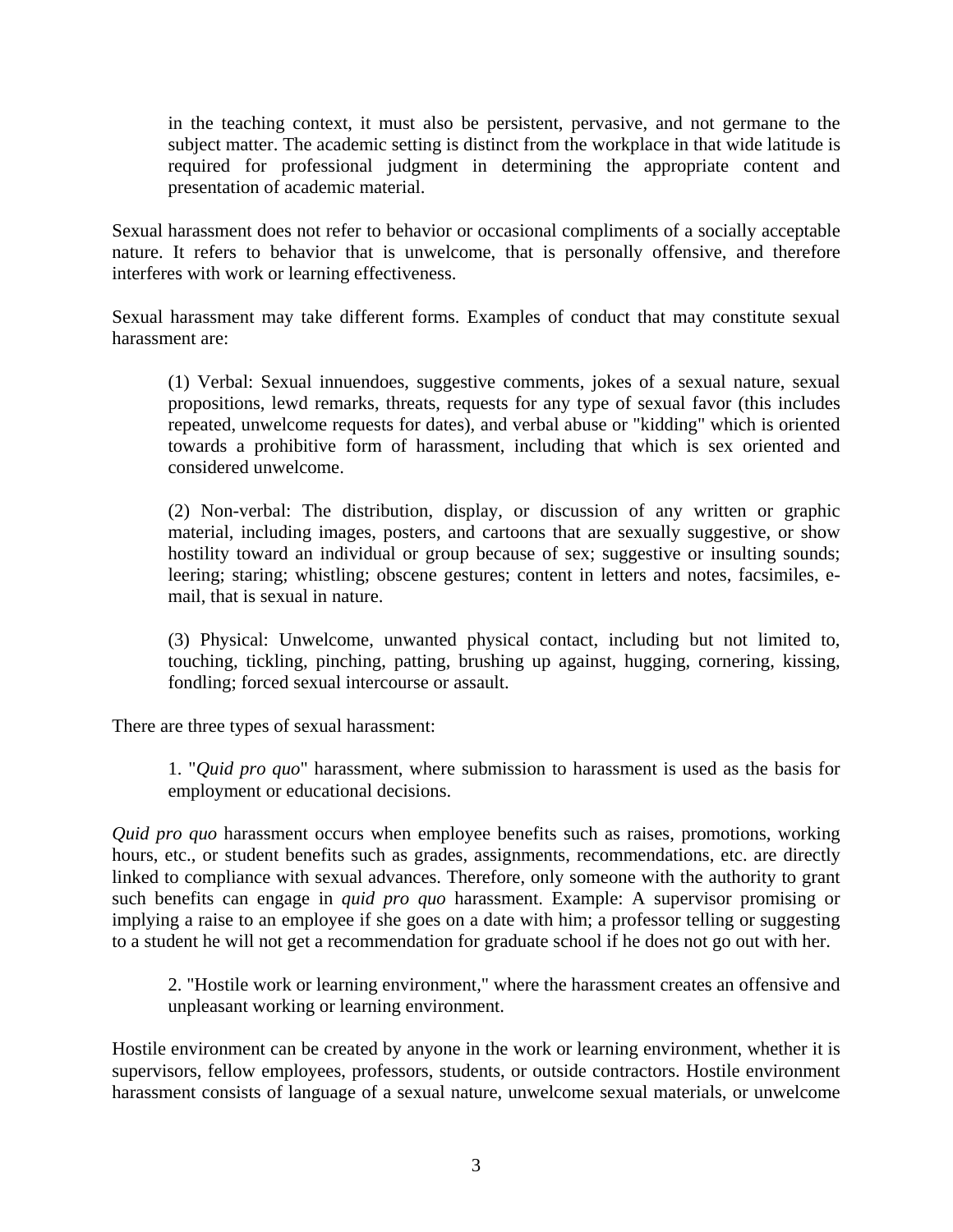physical contact as a regular part of the work or educational environment. Cartoons or posters of a sexual nature, vulgar or lewd comments or jokes, or unwanted touching or fondling all fall into this category.

Again, it is recognized that the academic setting is distinct from the workplace in that latitude is required for professional judgment in determining the appropriate content and presentation of academic material.

3. "Gender-based hostility", where an individual or individuals are harassed because of their gender.

## **Procedure**

#### *What those who think they are discriminated against or harassed should do:*

a) Loyola wants to stop inappropriate behavior, especially before it becomes a violation of law. The University cannot solve a problem of which it is not aware. Report inappropriate behavior.

b) Review the complaint procedure set forth in this document.

- Contact the **Director of Human Resources** to file a complaint against a *staff member.* If the Director of Human Resources is unavailable, or if you are uncomfortable reporting to the Director of Human Resources, you may report to the alternate -- **Manager of Employment and Employee Relations.**
- Contact the **Provost** to file a complaint against a *faculty member*. If the Provost is unavailable, or if you are uncomfortable reporting to the Provost, you may report to the alternate – **Dean of the College of the faculty member.** For tracking purposes notification of receipt of a complaint will be forwarded to the Director of Human Resources and Director of Risk Management.
- Contact the **Associate Vice President for Student Affairs** to initiate a complaint against a student. If the Associate Vice President for Student Affairs is unavailable, or if you feel uncomfortable reporting to the Associate Vice President of Student Affairs, you may report to the alternate -- **Associate Director for Residential Development and Judicial Affairs**.
- Contact the **Director of Risk Management** to initiate a complaint against a non-Loyola community member (sub-contractor, vendor, etc.).

The complainant (the faculty, staff, or student making the complaint) may file a verbal complaint in person with the appropriate party referenced above in part b, Procedures; may use the Harassment/Discrimination Reporting Form; or other written forms of communication. Note: It is not a prerequisite for filing a complaint with the University that the complainant first confront the alleged violator.

The Counseling and Career Services Office and University Ministry provide confidential counseling services to Loyola faculty, staff, and students. Persons wishing to discuss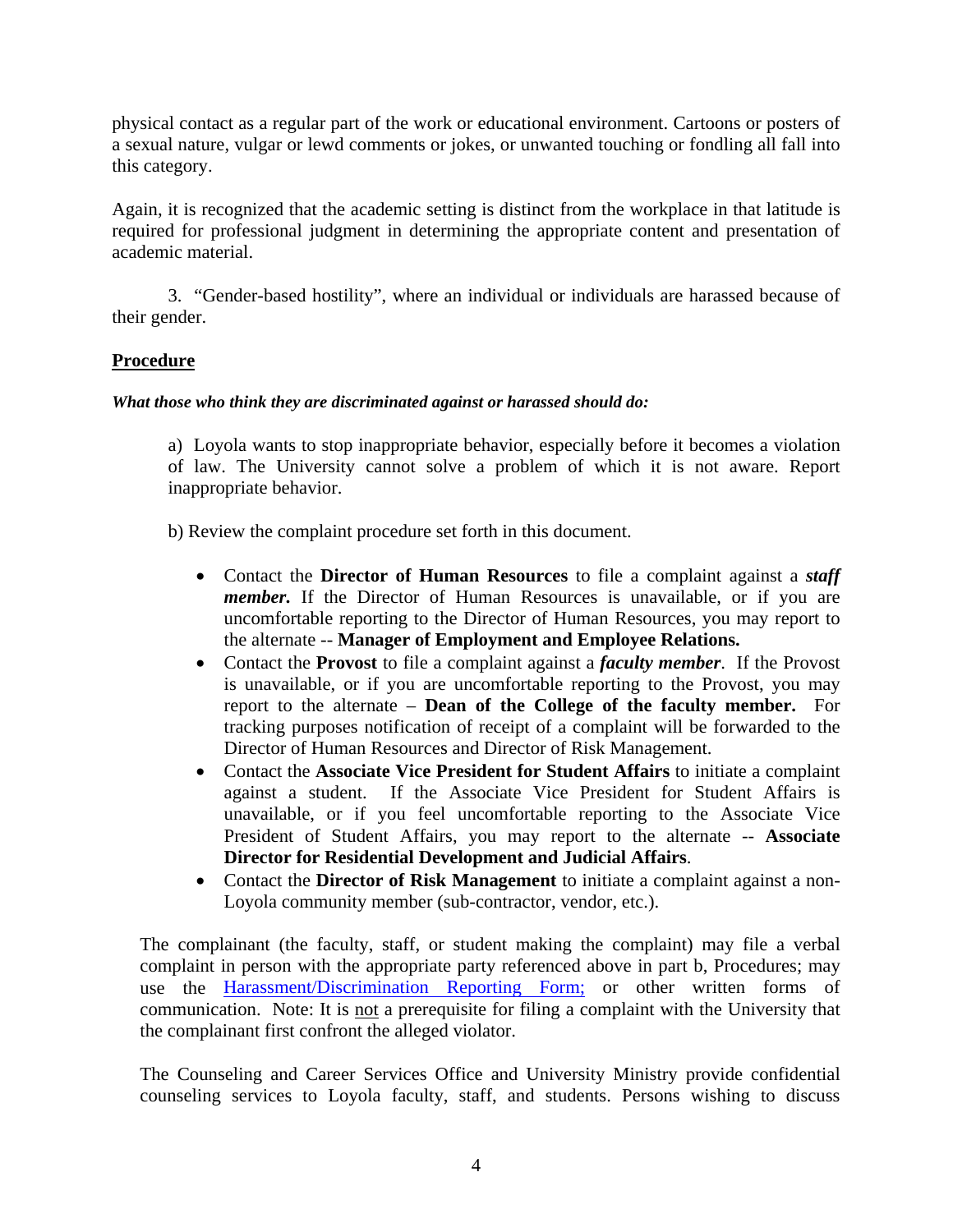confidentially an incident of possible discrimination, harassment or retaliation, or persons seeking information and advice without committing to future action, are encouraged to contact the Office of Counseling and Career Services or University Ministry. The role of the counselor or minister in such cases will be limited to personal counseling and treatment of the person.

Faculty, staff, or students seeking guidance from Loyola clergy or Loyola licensed counselors may invoke a privilege of confidentiality. Faculty, staff, or students who seek confidential advice from counselors or clergy will not be deemed to have filed a formal complaint with Loyola.

### *What to do if you observe discrimination or harassment***:**

If you become aware of discrimination or harassment, either from personal observation or as a result of an employee or student coming forward, you should immediately report it to the **Provost or Dean** (faculty alleged violator); the **Director of Human Resources or alternate** (staff alleged violator); the **Associate Vice President for Student Affairs or alternate**  (student alleged violator); **Director of Risk Management** (non-Loyola community member).

### *Complaints in which the alleged violator is a student:*

Upon receiving a complaint of discrimination or harassment in which the alleged violator is a **student**, the Associate Vice President for Student Affairs will appoint an impartial investigator who will interview the complainant, the accused, and any witnesses, to determine whether there is a reasonable basis for believing that the alleged violation occurred.

The Investigator will conduct an investigation in a reasonable period of time (in no case exceeding 90 calendar days) and upon conclusion forward the written report to the AVP of Student Affairs who will follow the disciplinary process as outlined in Chapter 10 of the Student Handbook. The appropriate remedial action will depend on the following factors: (i) the severity, frequency and pervasiveness of the conduct; (ii) prior complaints made against the respondent; (iii) the quality of the evidence (first hand knowledge, credible corroboration etc.).

The Associate Vice President of Student Affairs will also notify the Director of Risk Management that an alleged violation of the Discrimination and Harassment policy has occurred.

The university disciplinary process for students, as outlined in Chapter 10, Student Handbook, applies to students while they are on the campus of Loyola University, or when they attend functions and events off-campus which are Loyola-related or when their offcampus behavior is a violation of criminal law or constitutes a hazard to the health, safety, or well-being of themselves or members of the University community. The right to appeal is contained in university disciplinary process for students, as outlined in Chapter 10, Student Handbook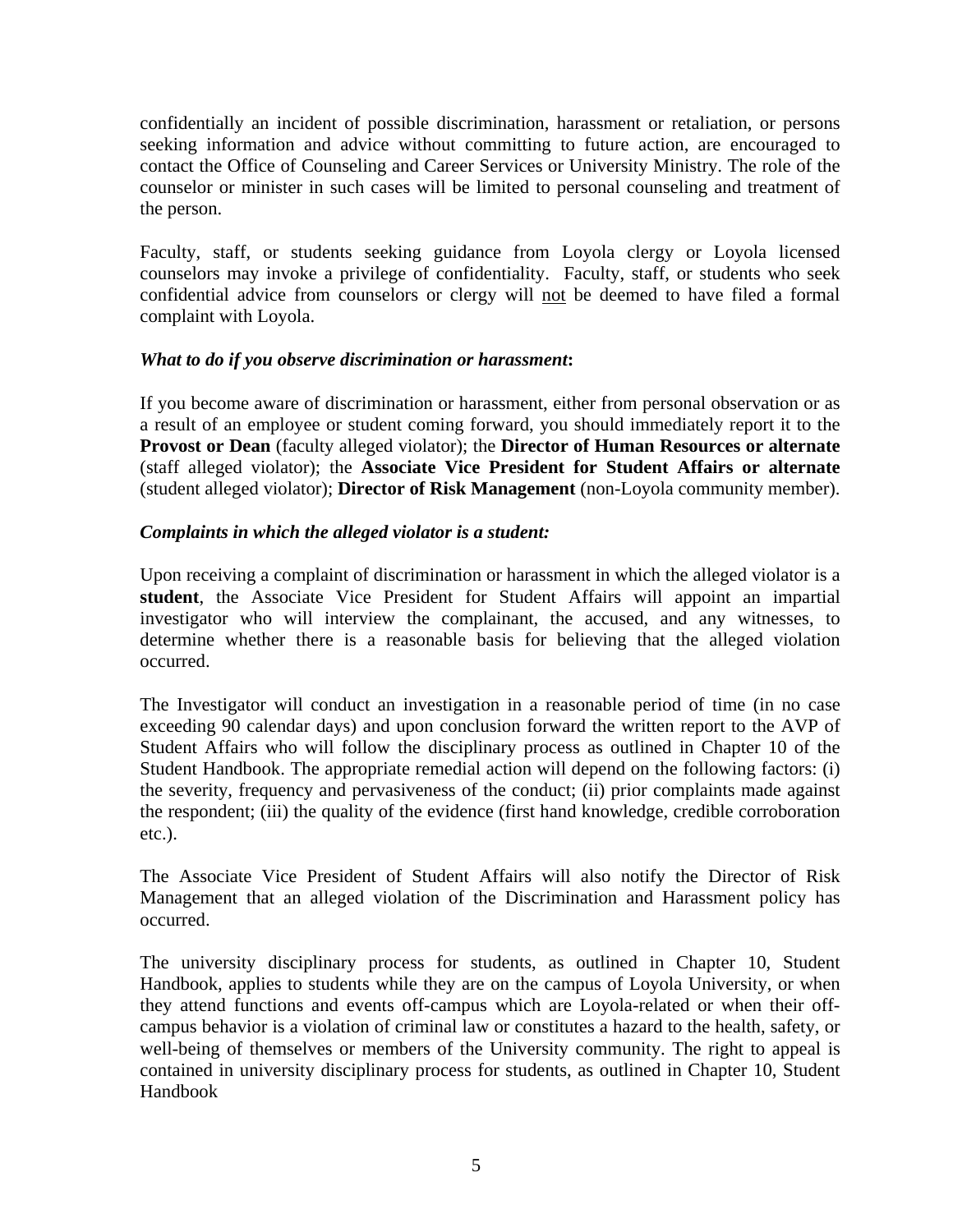Disciplinary proceedings can be carried out prior to, and/or simultaneously with civil or criminal proceedings off-campus. University disciplinary action will not be subject to challenge on the grounds that civil or criminal charges involving the same incident have been dismissed or reduced. Written complaints of incidents involving student-on-student, studenton-faculty, or student-on-staff must be filed no later than the last day of the semester following the semester in which the alleged incident occurred (not including the summer).

#### *Complaints in which the alleged violator is a staff member:*

Upon receiving a complaint against a **staff member** or being advised that a violation of this policy may be occurring, the Director of Human Resources will review the complaint with the employee's supervisor and the appropriate Vice President. The Director of Human Resources or alternate will promptly initiate an investigation. The Human Resources Director will also notify the Director of Risk Management that an alleged violation of the Discrimination and Harassment policy has occurred.

- 1) During the investigation, the Director of Human Resources or his/her designate will interview the complainant, the respondent, and any witnesses, to determine whether there is a reasonable basis for believing that the alleged that the alleged violation occurred.
- 2) Within a reasonable time of the complaint being filed (in no case more than 90 calendar days), the investigator will conclude the investigation and submit a report of his or her findings to the appropriate Vice President. (If the designate is the investigator, she/he will report first to the Director of Human Resources.)
- 3) If the investigator concludes that there is a reasonable basis to believe that harassment or discrimination in violation of the University's policy has occurred, the Director of Human Resources will recommend to the Vice President of the respondent's Division and to the President that appropriate disciplinary action be taken by the University in accordance with the disciplinary procedure for staff outlined in the HR Policies, Procedures and Benefits Manual. The appropriate remedial action will depend on the following factors: (i) the severity, frequency and pervasiveness of the conduct; (ii) prior complaints made against the respondent; (iii) the quality of the evidence (first hand knowledge, credible corroboration etc.).
- 4) If the investigation is inconclusive or it is determined that there has been no harassment or discrimination in violation of this policy, but some potentially problematic conduct is revealed, other corrective action may be taken.
- 5) In the case the investigation is inconclusive or it is determined that there has been no harassment or discrimination in violation of this policy, no materials relating to the allegation of harassment or discrimination, the investigation, or finding will be placed in the staff member's personnel file.
- 6) The right to appeal can be found in the Dispute Reconciliation Policy and the Staff Grievance Policy, found in the Human Resources Policies, Procedures and Benefits Manual.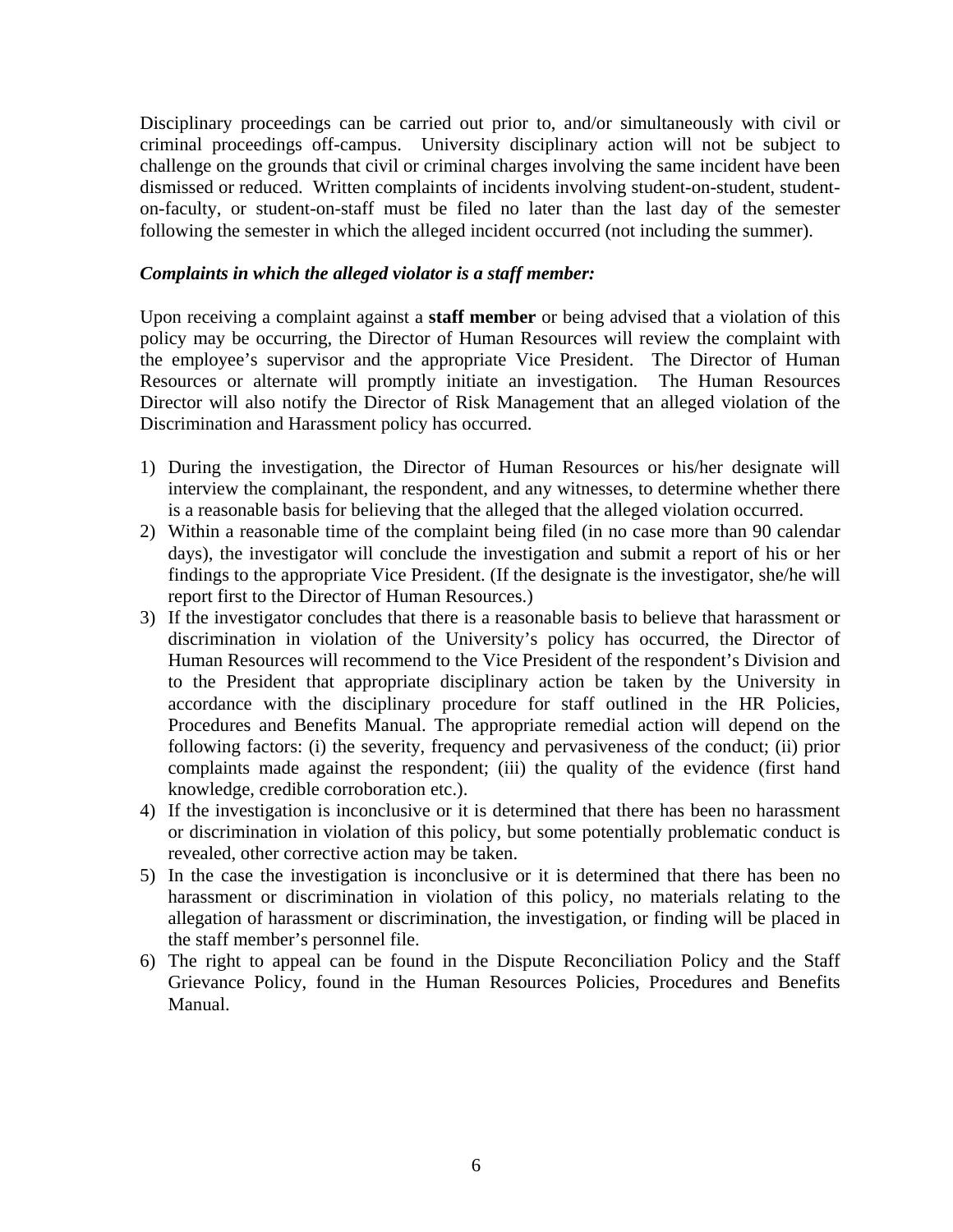### *Complaints in which the alleged violator is a faculty member:*

Upon receiving a complaint against a faculty member or being advised that a violation of this policy may be occurring, the Provost or Dean will review the complaint, and the faculty member will be immediately informed and provided documents in accordance with Chapter Eight of the Faculty Handbook. For tracking purposes notification of receipt of a complaint will be forwarded to the Director of Human Resources and the Director of Risk Management.

The Provost or Dean will promptly initiate an investigation.

- 1) During the investigation, the Provost or Dean, or his/her designated impartial investigator, will interview the complainant, the accused, and any witnesses, to determine whether there is a reasonable basis for believing that the alleged violation occurred.
- 2) Within a reasonable time of the complaint being filed (in no case more than 90 calendar days), the investigator will complete a written report, which will be provided to the Dean, the Provost and the accused. If the investigator concludes that there is a reasonable basis to believe that harassment or discrimination in violation of the University's policy has occurred, the Provost will recommend to the President that appropriate disciplinary action be taken by the University in accordance with the disciplinary procedure in Chapter 9 of the Faculty Handbook. The right to appeal is also contained in Chapter 9 of the Faculty Handbook. The appropriate remedial action will depend on the following factors: (i) the severity, frequency and pervasiveness of the conduct; (ii) prior complaints made against the respondent; (iii) the quality of the evidence (first hand knowledge, credible corroboration etc.).
- 3) If the investigation is inconclusive or it is determined that there has been no harassment or discrimination in violation of this policy, the faculty member and the complainant will be notified and the case will be closed.
- 4) In the investigation is inconclusive or it is determined that there has been no harassment or discrimination in violation of this policy, no materials relating to the allegation of harassment or discrimination, the investigation, or finding will be placed in the faculty member's personnel file.

*Special reporting situations:* Allegations of discrimination or harassment by the Human Resources Director should be reported to the Vice President for Business and Finance. Allegations of discrimination or harassment by the Associate Vice President of Student Affairs should be reported to the Vice President of Students Affairs. Allegations of discrimination or harassment by a Vice President should be reported to the President. Allegations of discrimination or harassment by the President should be reported to the Chair of the Board of Trustees.

Any person using the complaint resolution procedure will be treated courteously, the problem handled swiftly and as confidentially as feasible in light of the need to take appropriate corrective action, and the registering of a complaint will in no way be used against the employee or student, nor will it have an adverse impact on the individual's employment or educational status. While reporting such incidents can be a difficult personal experience, allowing discrimination or harassment activities to continue will most certainly lead to less desirable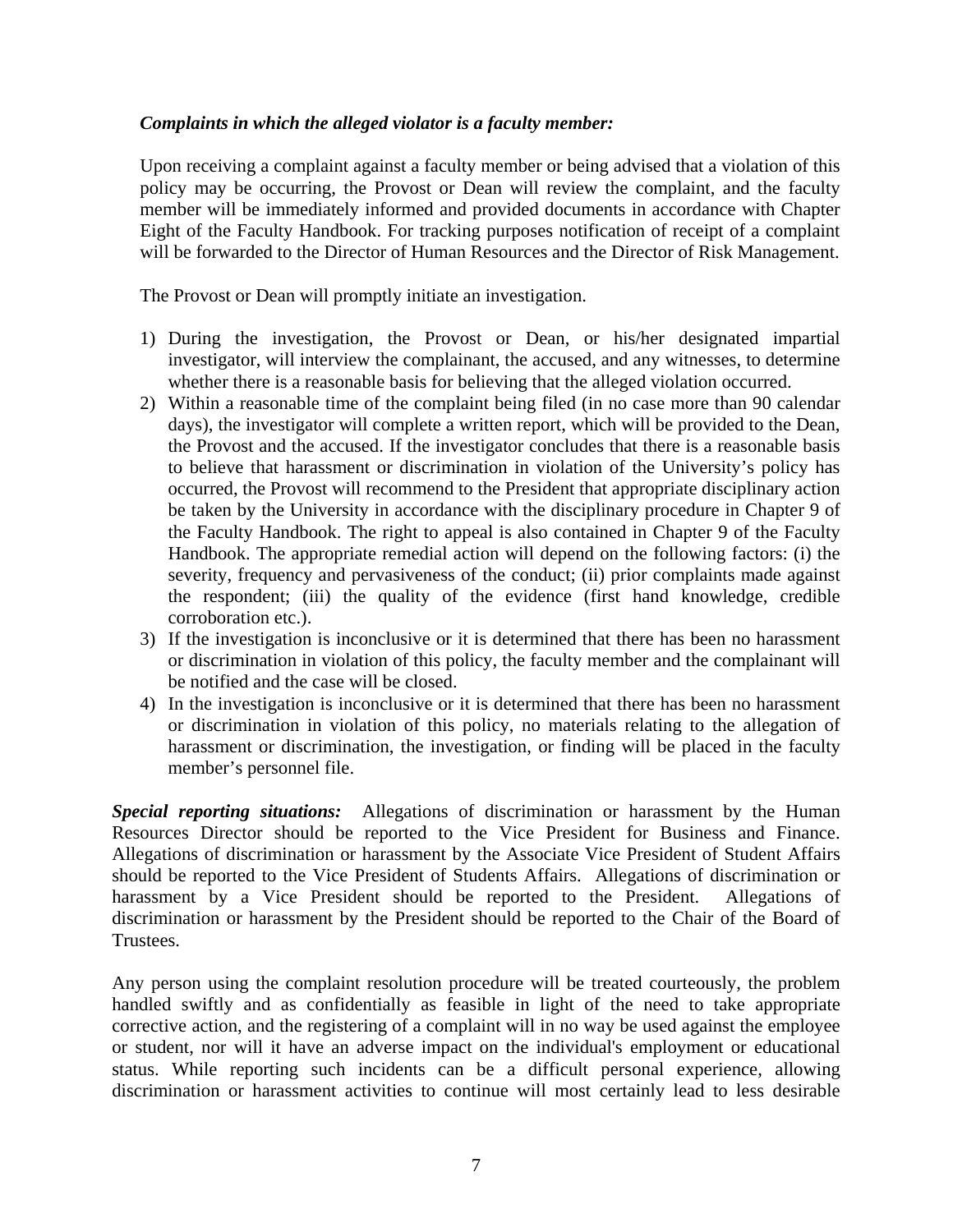outcomes. For that reason, faculty, staff, and students are required to utilize this procedure. However, filing groundless and malicious complaints is an abuse of this policy and is prohibited.

### *RESPONSIBILITIES*

All Loyola faculty, staff, and students must share the responsibility of understanding and preventing discrimination and harassment. Ultimately, no satisfactory investigation or resolution of complaints can occur without the initiative and continued cooperation of the complainant.

#### *Duty to Report*

**Administrators, Managers, Supervisors and Faculty have the special legal responsibility to act promptly to eliminate any discrimination or harassment that exists in their areas of responsibilities, including not only employment but educational programs and student life. If an Administrator, Supervisor, Manager, or Faculty knows, believes, or suspects that discrimination, harassment or retaliation is occurring, or receives information that discrimination, harassment or retaliation might be occurring, he or she must take immediate action to address the problem. Such action should include, but is not limited to, speaking directly with the injured person, developing a specific account of the actions, omissions or occurrences that are alleged to be discriminatory or harassing, and consultation with the Human Resources Director, the Dean or Provost, or the Associate Vice President of Student Affairs or their alternates.** 

#### *DISCRIMINATION/HARASSMENT AWARENESS EDUCATION*

The President will ensure that appropriate Discrimination/Harassment Awareness Education is provided to all Loyola faculty, staff, and students. The **Director of Human Resources, Associate Vice President of Student Affairs** and **Director of Risk Management** will provide information and education to the faculty, staff, and students on recognizing, understanding, and combating unlawful discrimination and harassment.

## *CONFIDENTIALITY*

a) Loyola wishes to create a safe environment in which individuals are not afraid to discuss concerns and complaints, or to seek general information about discrimination, harassment, and retaliation. The University recognizes that individuals may be concerned about the confidentiality of information they share, and will strive to preserve confidentiality to the fullest extent possible.

b) The Counseling and Career Services Office and University Ministry provide confidential counseling services to Loyola faculty, staff, and students. Persons wishing to discuss confidentially an incident of possible discrimination, harassment or retaliation, or persons seeking information and advice without committing to future action, are encouraged to contact the Office of Counseling and Career Services or University